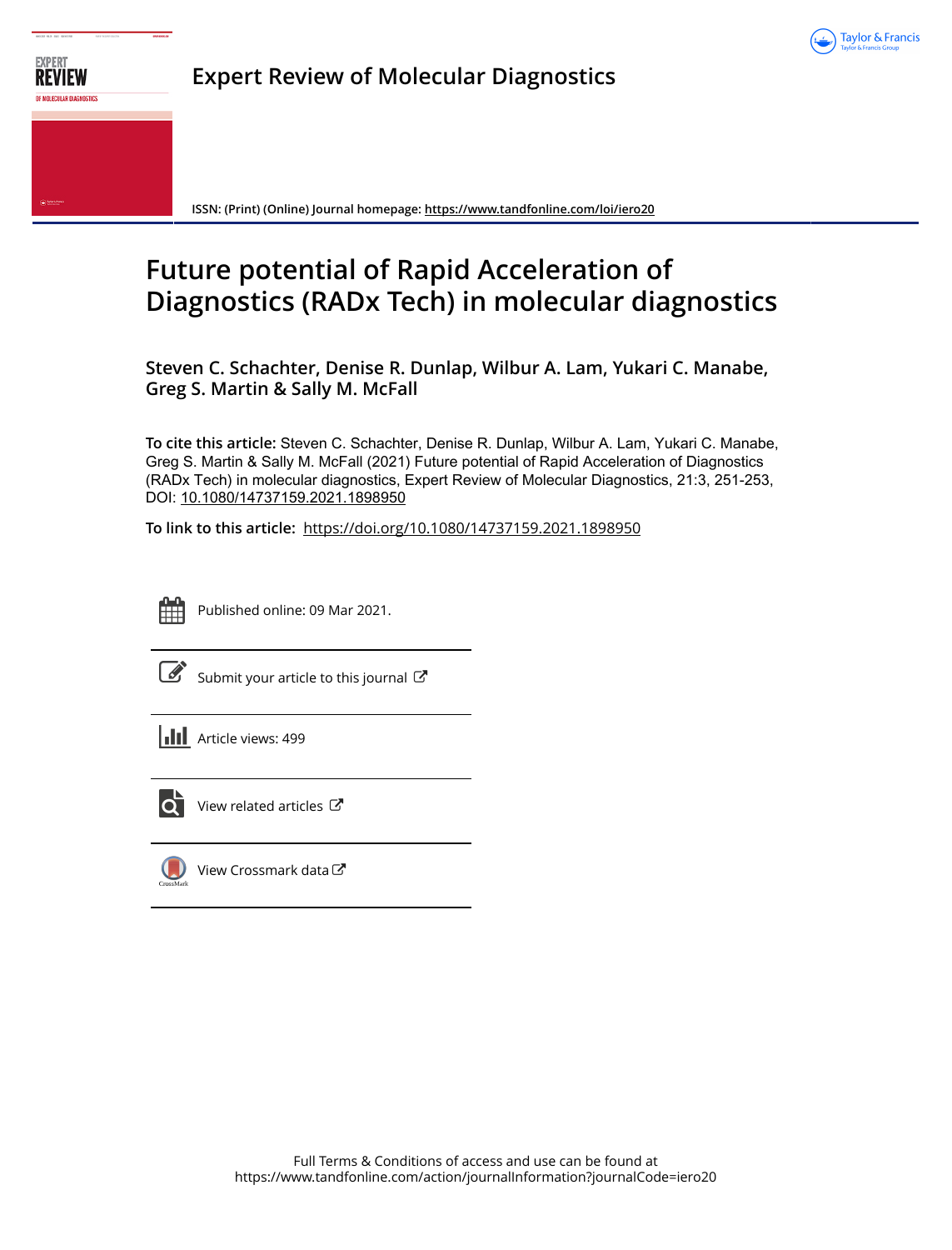## EDITORIAL

Check for updates

Taylor & Francis Taylor & Francis Group

# **Future potential of Rapid Acceleration of Diagnostics (RADx Tech) in molecular diagnostics**

Steven C. Sch[a](#page-1-0)cht[e](#page-1-3)r<sup>a</sup>, Denise R. Dunlap<sup>b</sup>, Wilbur A. Lam<sup>c</sup>, Yukari C. Manabe<sup>d</sup>, Greg S. Martin<sup>e</sup> and Sally M. McFall<sup>i</sup>

<span id="page-1-3"></span><span id="page-1-2"></span><span id="page-1-1"></span><span id="page-1-0"></span>a Professor of Neurology, Harvard Medical School, Chief Academic Officer, Consortia for Improving Medicine with Innovation & Technology, Boston, MA, USA; <sup>b</sup>Assistant Professor of Global Strategy, Entrepreneurship and Innovation, University of Massachusetts Lowell, Manning School of Business, Lowell, MA, USA; <sup>c</sup>Professor of Pediatrics and Biomedical Engineering, Emory University School of Medicine and Aflac Cancer and Blood Disorders Center of Children's Healthcare of Atlanta, Atlanta Center for Microsystems Engineered Point-of-Care Technologies, Atlanta, GA, USA; d Professor of Medicine, Director, Johns Hopkins Center for Innovative Diagnostics in Infectious Diseases, Baltimore, MD, USA; <sup>e</sup>Professor of Pulmonary, Allergy, Critical Care and Sleep Medicine, Emory University School of Medicine; Atlanta Center for Microsystems Engineered Point-of-Care Technologies, Atlanta, GA, USA; f Research Associate Professor, Deputy Director, Center for Innovation in Point-of-Care Technology for HIV/ AIDS at Northwestern, Northwestern University, Evanston, IL, USA

#### <span id="page-1-4"></span>**ARTICLE HISTORY** Received 20 January 2021; Accepted 1 March 2021

**KEYWORDS** COVID-19; diagnostic tests; National Institutes of Health; point-of-care technologies; Point-of-Care Technology Research Network; public-private partnership; SARS-CoV-2

While necessity is the mother of invention, anomalies have formed the basis for most disruptive discoveries that seed innovations in the sciences. They provide the impetus for paradigm change within a field and reflect differences between observed and theoretically expected data. The coronavirus pandemic was such an anomaly that spawned innovation in the molecular diagnostic testing market and initiated a paradigm change in public health policies, regulatory hurdles, and consumer views of point-of-care (POC) testing. Prior close calls with other viruses, including SARS, MERS, and Ebola, should have prepared the world for the coronavirus pandemic. Yet, many nations, including the United States, found themselves largely unprepared.

Countries responded to the unprecedented challenge of the coronavirus pandemic differently, but in each case, innovation was at the core of the response. After the authorization of the CDC test via Emergency Use Authorization (EUA) from the U.S. FDA on 4 February 2020, lab-developed tests from Clinical Laboratory Improvement Amendments (CLIA) certified labs were authorized soon thereafter. Multiple commercial diagnostic companies rapidly validated and received EUA for SARS-CoV-2 diagnostic assays on existing platforms, which enabled private testing to rapidly outstrip public health department testing. On 24 April 2020, Congress appropriated 1.5 USD billion for SARS-CoV-2 testing to the U.S. National Institutes of Health (NIH). Within 5 days after the legislation was signed into law, the NIH launched RADx Tech to support the development, commercialization, and production scale-up of accurate, rapid assays that directly detect the presence of SARS-CoV-2 with antigen and molecular tests [\[1](#page-3-0)]. The goal was to expand capacity so that approximately 2% of the U.S. population (6 million persons) could be tested per day, with more tests ready for rapid deployment in proportion to national demand.

During its first 7 months, the RADx Tech program evaluated over 700 applications. As of December 2020, RADx Techsupported companies were shipping 1 million tests/day, based on market demand, though their combined capacity for producing tests was substantially higher. By early February 2021, 15 diagnostic tests had received an EUA from the U.S. FDA, including 4 antigen tests and 9 molecular tests (two are neither), and 6 POC tests (3 antigen, 3 molecular). A multidisciplinary and interagency public-private collaborative group catalyzed this achievement. This is particularly noteworthy given that it typically takes 3 to 7 years to bring medical devices including diagnostics to the market [[2\]](#page-3-1). Numerous other unprecedented aspects of the RADx Tech program and lessons learned will increase its applicability for future development of molecular diagnostics.

<span id="page-1-7"></span><span id="page-1-6"></span>The RADx Tech program leveraged the Point-of-Care Technology Research Network (POCTRN) of the National Institute of Biomedical Imaging and Bioengineering (NIBIB), which has accelerated the clinical and commercial development of POC diagnostics since 2007 [\[3](#page-3-2)[,4](#page-3-3)]. In addition to funding pilot projects, POCTRN Centers also provide experts in clinical and user input, commercialization advice, and access to clinical specimens. The RADx Tech program built on the POCTRN model by adding a deep dive (due diligence) evaluation process plus individualized and integrated assistance in relevant technical, clinical, manufacturing, and regulatory areas and concerns.

<span id="page-1-8"></span>The development of a new infectious disease diagnostic does not ensure adoption of the device. Emphasis has moved from strictly technology-driven adoption valuing innovation and potential for wide variety of application to clinical needs driven adoption, particularly for devices meant to be deployed at the point of care [\[5](#page-3-4)]. Consideration must be given to the clinical use case and the 'voice of the consumer' to guide

<span id="page-1-5"></span>CONTACT Steven C. Schachter <sup>5</sup> sschacht@bidmc.harvard.edu **■** Professor of Neurology, Chief Academic Officer, Consortia for Improving Medicine with Innovation & Technology, 125 Nashua Street Suite 324 Boston, MA 02114 617-643-3835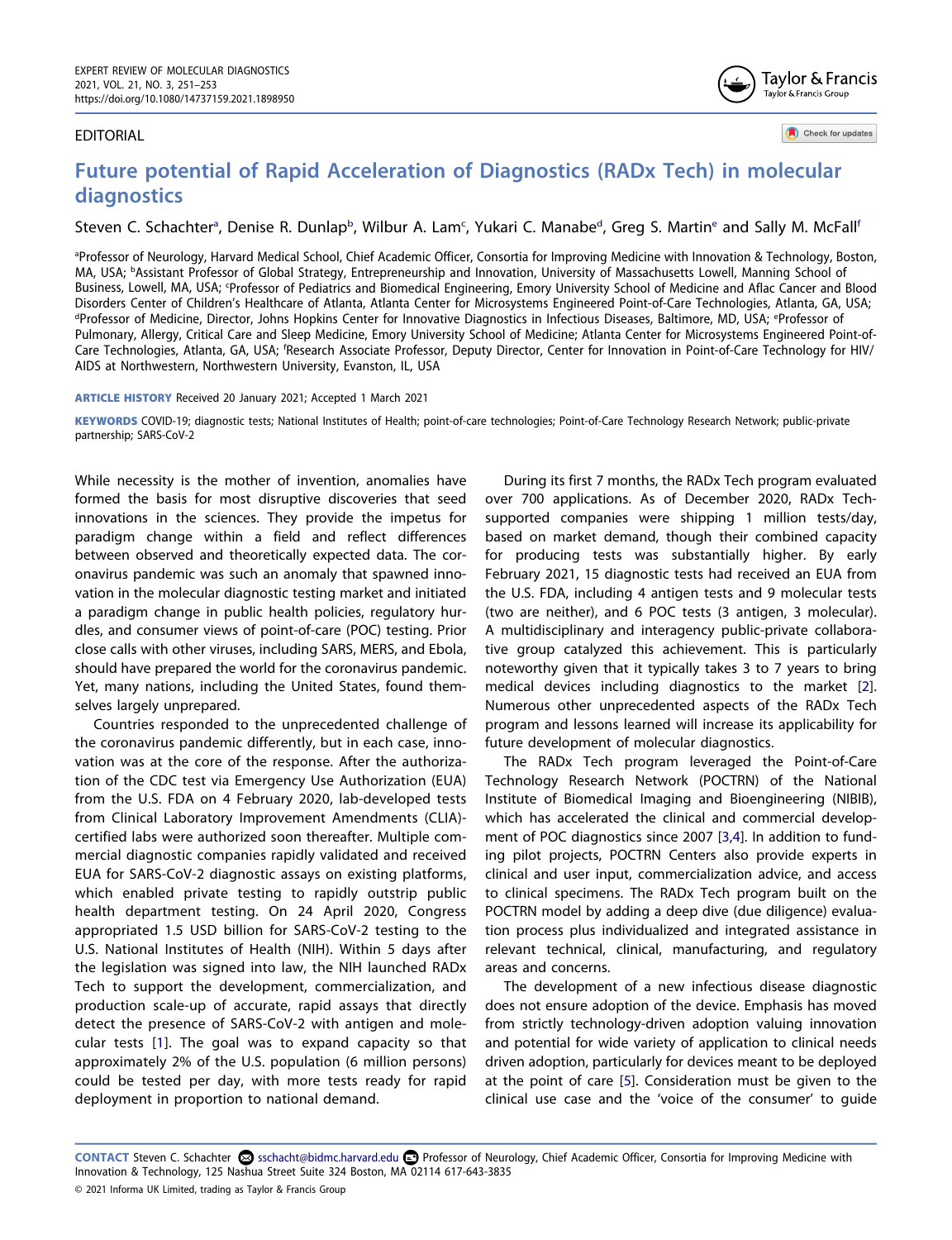development. An early understanding of who might use the device and in what context informs early development and can prevent costly changes and delays. In addition, when this input is provided early in development, clinical considerations can be incorporated in the device design before freeze. Consequently, one key component to accelerating diagnostic development in RADx Tech was early clinical input on the potential use case for new devices. RADx Tech convened a multidisciplinary committee of pediatricians, internists, specialists in emergency care, and infectious disease clinicians, as well as pathologists experienced in POC devices, laboratorians, bioengineers, and business leaders all drawn from the POCTRN Centers. These committee members had deep experience in diagnostic development, performance accuracy testing, and clinical studies. In a one-hour consultative meeting provided to RADx Tech-supported projects, common themes identified included: biosafety concerns, cumbersome workflows, inadequate understanding of lab information systems within different healthcare settings, and supply chain bottlenecks. At the time of their application for funding, few of the funded companies had verified the limit of detection (LOD) in the proposed sample matrix and performance with real clinical samples.

To that end, RADx Tech leveraged the engineering, scientific, and clinical expertise of one of the POCTRN Centers to function as the RADx Tech Test Verification Core. The Core was stood up within weeks of the launch of RADx Tech and established a mechanism to efficiently verify the performance (e.g. sensitivity, specificity, LOD, cross-reactivity) of SARS-CoV-2 diagnostic tests via an infrastructure comprising biosafety level 3 and level 2 virology laboratories, clinical biobanks of adult and pediatric COVID-19 patient specimens (including nasopharyngeal, nasal, and saliva samples), and communitybased collection sites for prospective testing comparing the novel diagnostic technologies with the gold standard RT-PCR test. This test verification model, which entails objective, thirdparty testing using multiple methodologies, allows for efficient go/no-go decision-making to force 'fast failure' of underperforming technologies while rapidly accelerating the meritorious ones, as well as standardized comparisons of the various RADx Tech technologies that are assessed with the same protocols, personnel, and often, even the same patient samples. The Test Verification Core's results and recommendations were then incorporated into the NIH's decisions regarding whether to provide more funding to quickly scale-up manufacturing of those technologies. In 'testing the tests,' the Test Verification Core has gained experience with and assessed multiple diagnostic technologies in the RADx Tech pipeline. In addition, the Test Verification Core was designed to nimbly pivot and address arising and urgent needs, such as the ongoing effort to assess the performance of the RADx Tech diagnostics in detecting the SARS-CoV-2 variants that are emerging across the globe.

In general, the SARS-CoV-2 diagnostic technologies most amenable to testing and verification fall into two major categories – nucleic acid tests that detect the RNA of the SARS-CoV -2 virus and antigen tests that detect unique biochemical structures of the virus, such as the spike and nucleocapsid proteins. The underlying molecular biology of the nucleic acid tests in RADx Tech varies from more standard RT-PCR to loopmediated isothermal amplification (LAMP) or CRISPR-based technologies. The intended use cases vary even more, ranging from over-the-counter and POC settings to moderate-to-high complexity clinical laboratories, and at much higher throughput and capacity than existing PCR-based diagnostics. The antigen tests in RADx Tech are typically designed for POC use and are incorporated into lateral flow assays used in conjunction with the relevant biospecimen such as nasal swab or saliva. More recently, the Test Verification Core has been charged with assessing novel technologies such as breath-based infectivity assays, which if proven clinically effective and safe, may function as SARS-CoV-2 screening tests given their theoretically high sensitivity as well as engineered biomolecular reagents that can theoretically concentrate viral particles within a biospecimen to enable easier diagnosis, effectively lowering the LOD, potentially to the point of visual detection with the naked eye.

The molecular diagnostics field, up until recently, has been dominated by large firms such as market leader, Roche (29.2% market share as of 2019), followed by Cepheid/Danaher, bioMérieux, Qiagen, Hologic, BD, Siemens, and Luminex. While many of these companies are focused on competitive strategies (e.g. sophisticated automation for molecular testing, test menu expansion) to maintain their position, emerging competitors are also entering the market by developing nextgeneration technologies [[6\]](#page-3-5). The global COVID-19 pandemic has accelerated these and other new approaches for molecular diagnostics to enter the market, through substantially reduced regulatory hurdles, with many novel technologies coming out of research laboratories.

The NIH launched the RADx Tech initiative to accelerate the development and commercialization of innovative molecular diagnostics by direct detection, which at present remain the most effective tools to track and stop the spread of SARS-CoV-2. While the coronavirus pandemic continues to be the major driving force in the growth of the molecular diagnostics market, it has also highlighted the demand for innovative testing methods needed for other major disease categories (e.g. hepatitis C, human papillomavirus (HPV), cancer, and genetic disease diagnosis and screening). In this regard, the molecular diagnostic products market is the largest-growth segment in the global in vitro diagnostics market, which is predicted to grow from 7.3 USD billion in 2019 to more than 12.1 USD billion by 2024 [[6\]](#page-3-5). Part of this growth will be fueled by tests authorized for home use or over-thecounter sales; accordingly, the RADx Tech program considered both use case and access by accelerating central reference lab testing in addition to POC and over-the-counter tests to meet diagnostic testing need more equitably.

<span id="page-2-0"></span>Fortunately, the coronavirus pandemic has accelerated consumer and clinical acceptance of molecular POC diagnostics and the success of RADx Tech validates it as a model for the